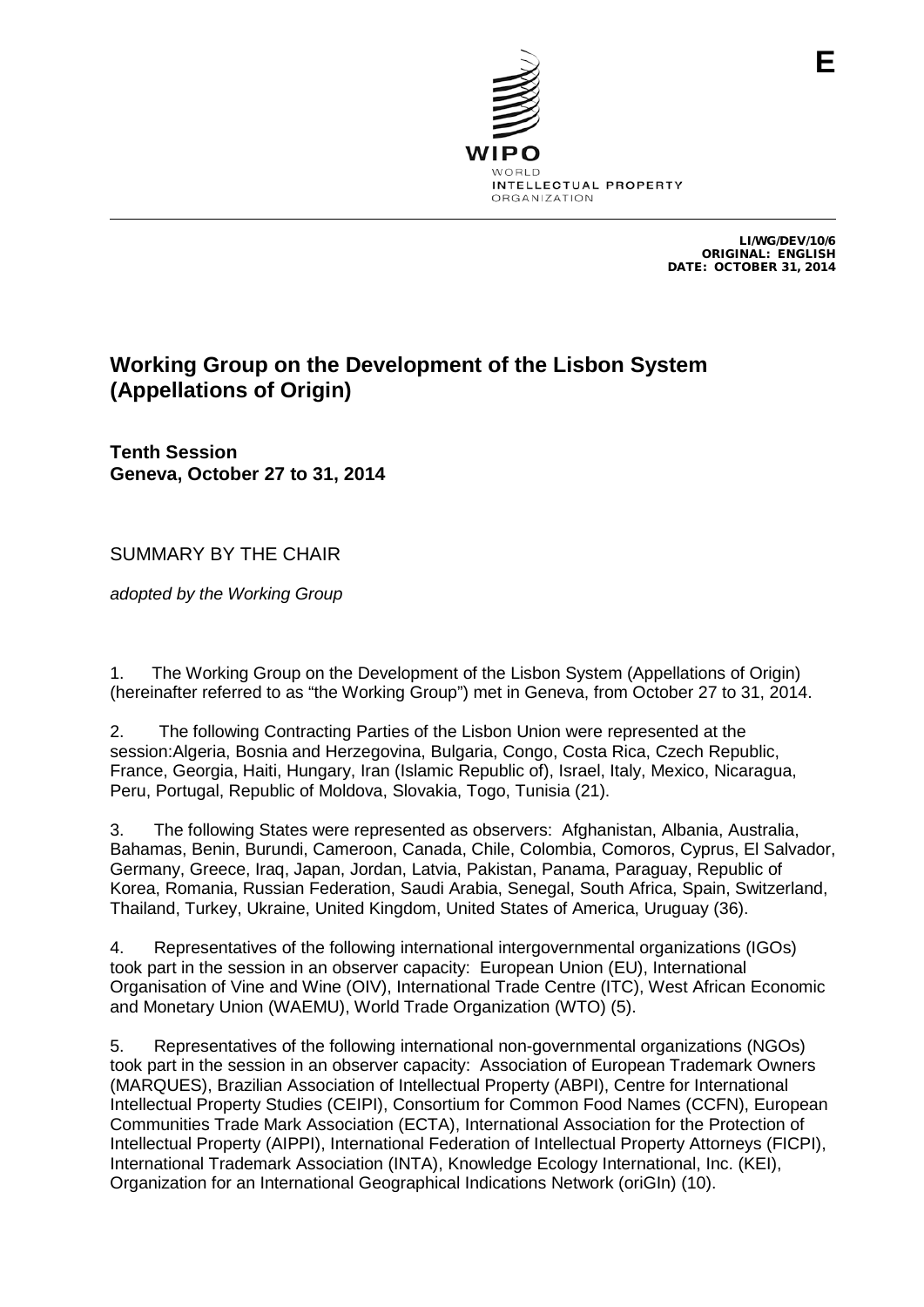6. The list of participants is contained in document LI/WG/DEV/10/INF/2 Prov. 2[\\*](#page-0-0) .

## **AGENDA ITEM 1: OPENING OF THE SESSION**

7. The Deputy Director General of the World Intellectual Property Organization (WIPO), Ms. Wang Binying, opened the session, recalled the mandate of the Working Group and introduced the draft agenda, as contained in document LI/WG/DEV/10/1 Prov.

#### **AGENDA ITEM 2: ELECTION OF A CHAIR AND TWO VICE-CHAIRS**

8. Mr. Mihály Ficsor (Hungary) was unanimously elected as Chair of the Working Group, Mr. Alfredo Rendón Algara (Mexico) and Ms. Ana Gobechia (Georgia) were unanimously elected as Vice-Chairs.

9. Mr. Matthijs Geuze (WIPO) acted as Secretary to the Working Group.

## **AGENDA ITEM 3: ADOPTION OF THE AGENDA**

10. The Working Group adopted the draft agenda (document LI/WG/DEV/10/1 Prov.) without modification.

#### **AGENDA ITEM 4: REPORT OF THE NINTH SESSION OF THE WORKING GROUP ON THE DEVELOPMENT OF THE LISBON SYSTEM (APPELLATIONS OF ORIGIN)**

The Working Group took note of the adoption, on October 17, 2014, of the Report of the ninth session of the Working Group, as contained in document LI/WG/DEV/9/8, in accordance with the procedure established at the fifth session of the Working Group.

#### **AGENDA ITEM 5: DRAFT REVISED LISBON AGREEMENT ON APPELLATIONS OF ORIGIN AND GEOGRAPHICAL INDICATIONS AND DRAFT REGULATIONS UNDER THE DRAFT REVISED LISBON AGREEMENT**

12. The Chair recalled that the Lisbon Union Assembly had approved, at its ordinary session in 2013, the convening of a Diplomatic Conference for the Adoption of a Revised Lisbon Agreement on Appellations of Origin and Geographical Indications (hereinafter referred to as "the Diplomatic Conference") in 2015.

13. Discussions were based on documents LI/WG/DEV/10/2, LI/WG/DEV/10/3, LI/WG/DEV/10/4 and LI/WG/DEV/10/5. The Working Group examined in detail the pending issues enumerated in paragraph 5 of document LI/WG/DEV/10/2 with a view to reducing their

<span id="page-1-0"></span>The final list of participants will be made available as an Annex to the Report of the session.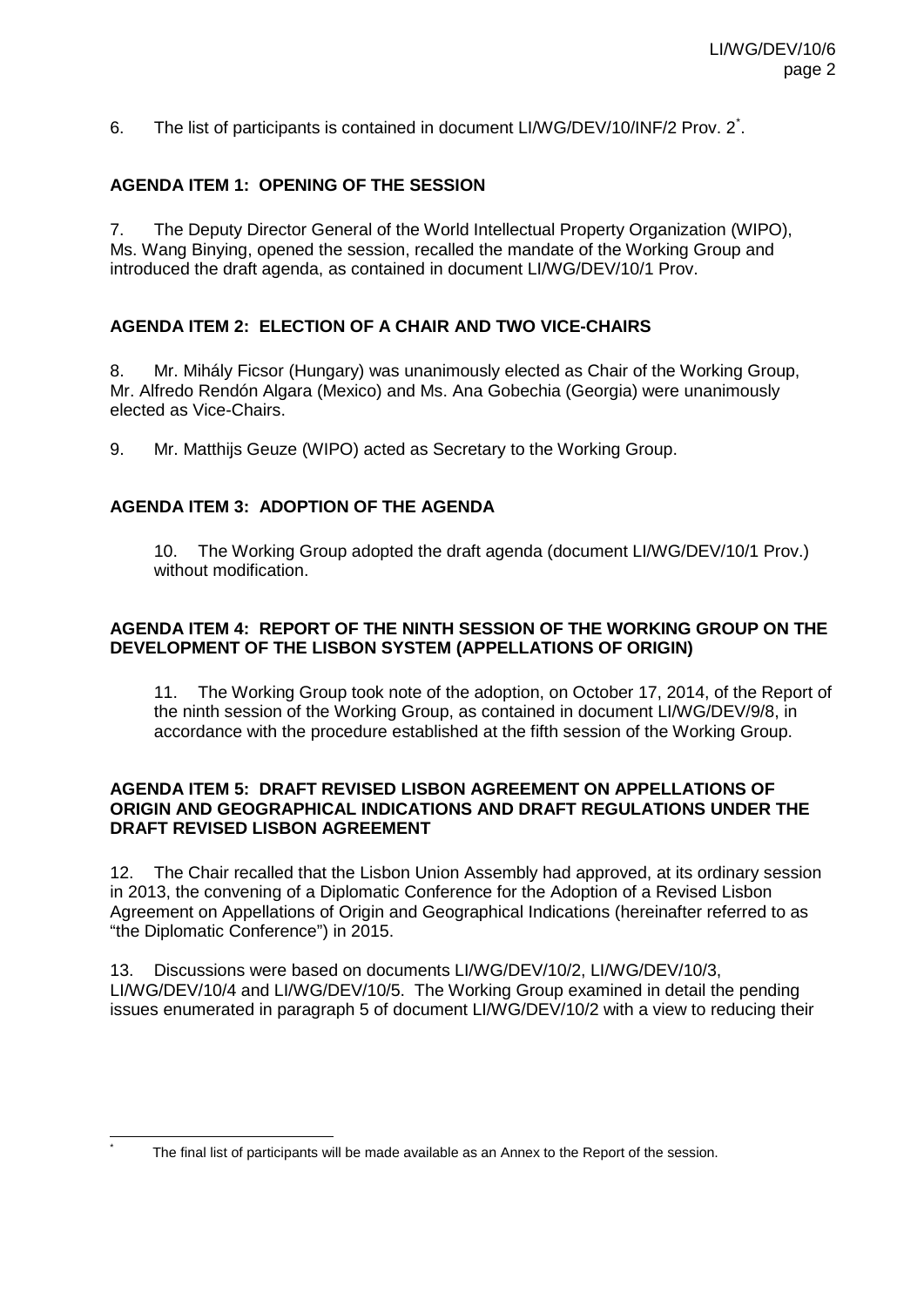number. As a result some pending issues were settled while others would be submitted to the Diplomatic Conference, either in an amended form or as contained in document LI/WG/DEV/[1](#page-1-0)0/2. The outcome of the discussions can be summarized as follows<sup>1</sup>:

#### A. Settled issues

(i) the title and the Preamble of the draft Revised Lisbon Agreement;

(ii) the question as to whether Article  $9(1)$  should be kept and whether Article  $9(2)$ should be moved to Article 6;

(iii) the issue as to whether Article 10(2), read in conjunction with Article 15(2), should refer to any other or to more extensive protection;

(iv) the issues as to whether Article 13(2) to  $(4)$  should be kept and whether consequential amendments should be made to Article 17(2) and to footnote 4 relating to that provision.

#### B. Issues that remain pending

#### *1. As amended at the tenth session of the Working Group on the Development of the Lisbon System*

(v) Article 7(3), Article 8(3), Article 24(3)(vi) and related provisions concerning the possible introduction of maintenance fees;

(vi) the possible re-introduction of the provisions of the current Lisbon Agreement dealing with contributions by members of the Lisbon Union;

(vii) the various options in respect of Article  $11(1)(a)$  and Article  $11(3)$ ;

(viii) the content of Article 12 concerning protection against acquiring a generic character;

(ix) the content of Article 13(1) concerning safeguards in respect of prior trademark rights;

- (x) the content of Article 16(2) concerning negotiations following a refusal;
- (xi) the content of Article 17 concerning the necessity of a phasing out period;
- (xii) the issue as to whether Rule 5(3) should be optional or mandatory;
- (xiii) the issue of promoting transparency under Rule 5(5)(ii).

 <sup>1</sup> For ease of reference, the numbering of the issues does not reproduce the numbering used in paragraph 5 of document LI/WG/DEV/10/2. Instead, the numbering reproduces the numbering of the Articles and Rules used in the Annexes to documents LI/WG/DEV/10/2 and LI/WG/DEV/10/3.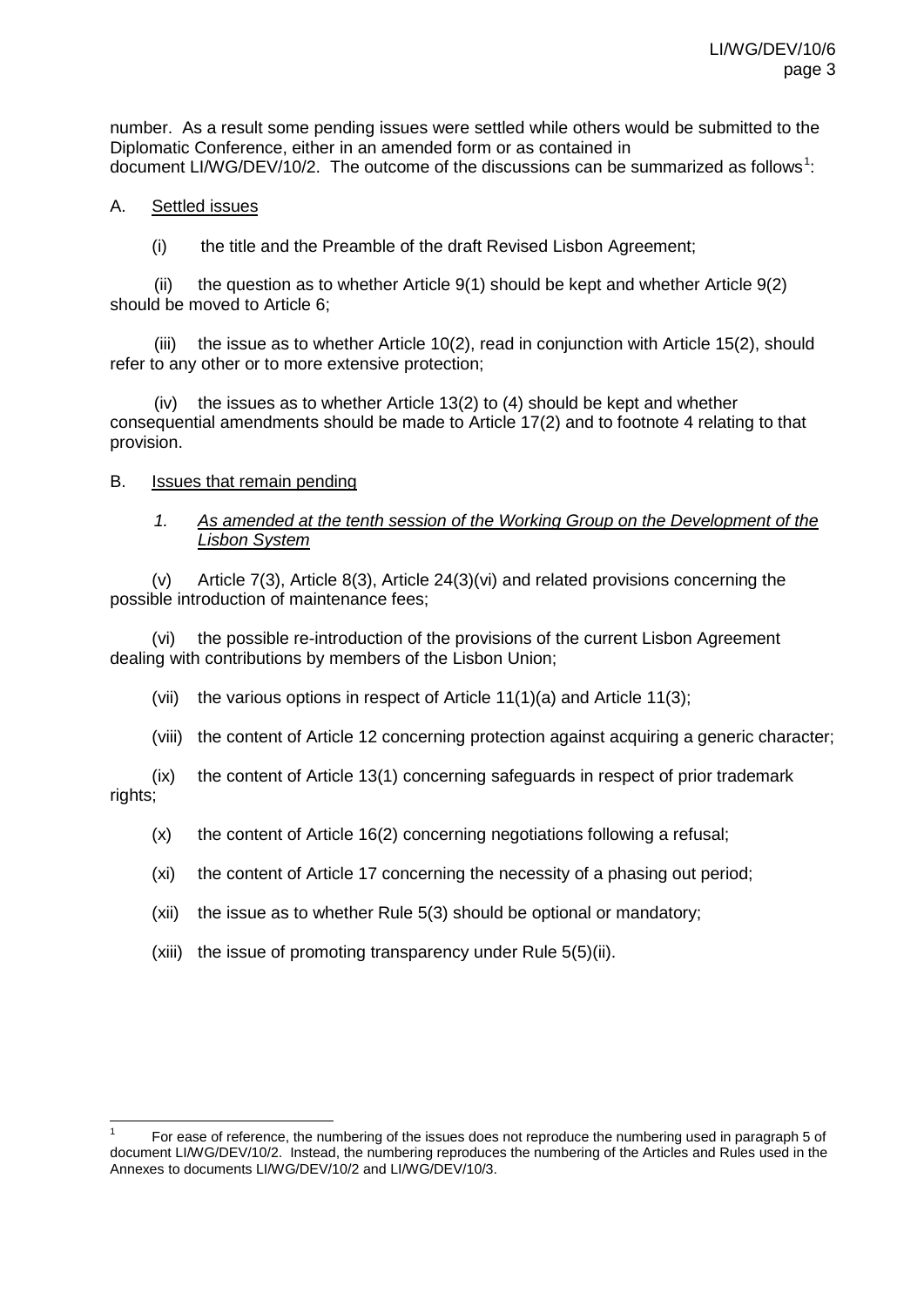#### *2. As contained in document LI/WG/DEV/10/2*

(xiv) implementation aspects of Article 1(xiv);

(xv) the content of Article 2(2) and Article 5(4) concerning trans-border geographical areas of origin;

(xvi) the issue of entitlement to file an application under Article 5(2);

(xvii) Article 7(5) and (6) and related provisions concerning the possible introduction of individual fees;

(xviii) the issue of the draft Agreed Statement contained in footnote 1 to Article 11 and provisions relating to the same issue;

(xix) the issue as to whether Article 19(1) should establish an exhaustive or a non-exhaustive list of grounds for invalidation;

(xx) the issue of the inclusion of Rule 5(4) permitting a Contracting Party to require a declaration of intention to use in respect of a registered appellation of origin or a registered geographical indication;

(xxi) the amount of fees in Rule 8(1).

14. The Chair indicated that the Report of the present session would fully and accurately reflect the way in which the Working Group managed to settle some of the pending issues as well as the amendments agreed upon concerning the provisions related to other pending issues. On that basis, the basic proposal that would be submitted by the Director General to the Diplomatic Conference would fully and precisely reflect the outcome of the discussions on the pending issues at the present session of the Working Group, with the editorial changes that might appear necessary.

15. Following discussion of paragraph 7 of document LI/WG/DEV/10/2, the Chair concluded that the Working Group had agreed:

(i) that the texts of the draft Revised Lisbon Agreement and the draft Regulations resulting from its consideration of the pending issues listed in paragraph 5 of document LI/WG/DEV/10/2 should constitute the basic proposal for the Diplomatic Conference; and

(ii) to recommend that the Assembly of the Lisbon Union consider the need to amend, to the extent possible, the Regulations under the current Lisbon Agreement in view of the outcome of the Diplomatic Conference.

# **AGENDA ITEM 6: OTHER MATTERS**

16. No interventions were made under this item.

# **AGENDA ITEM 7: ADOPTION OF THE SUMMARY BY THE CHAIR**

17. The Working Group approved the Summary by the Chair, as contained in the present document.